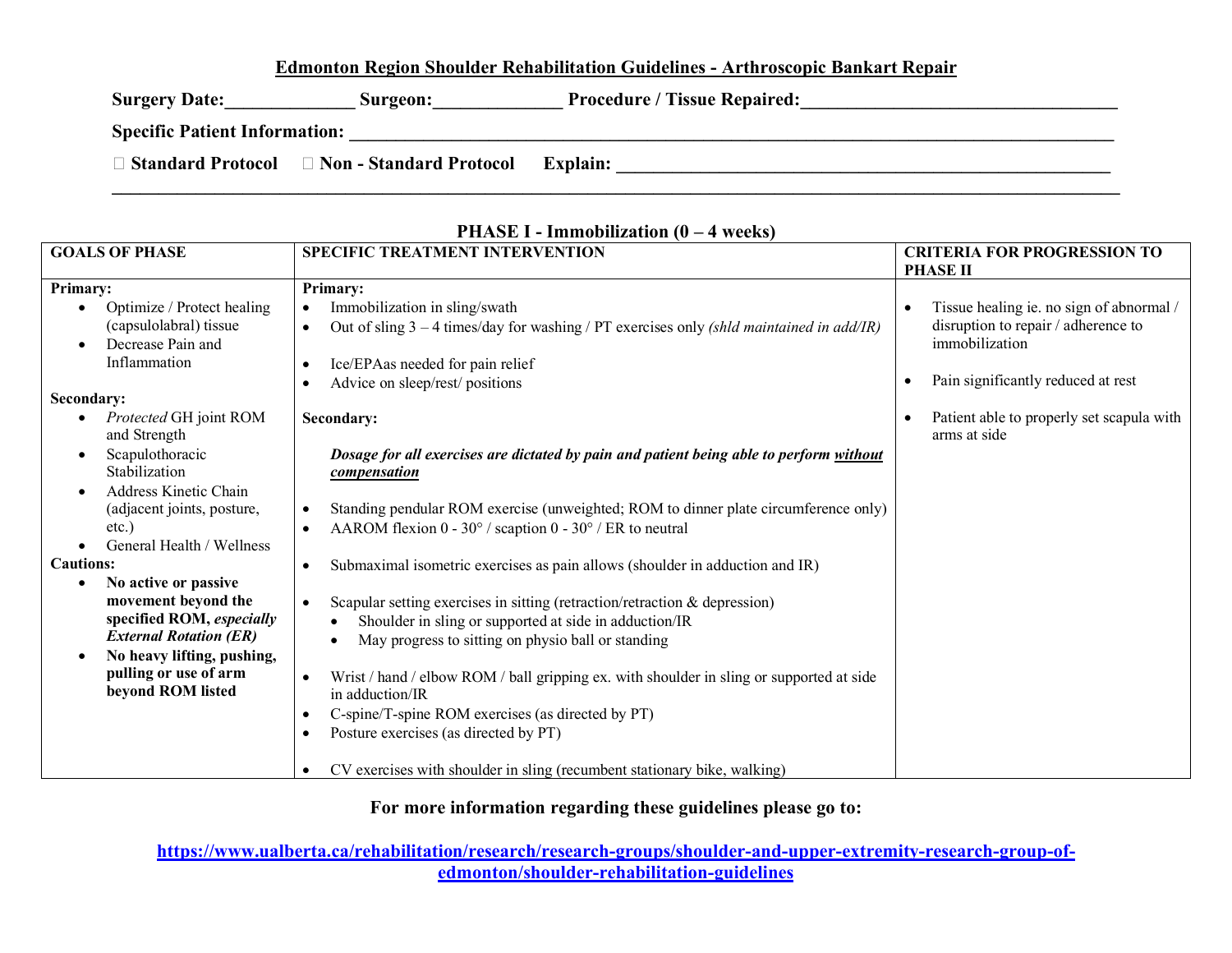## **PHASE II - Initial Mobilization & Strengthening (4 weeks – 12 weeks)**

| <b>GOALS OF PHASE</b>                                          | <b>SPECIFIC TREATMENT INTERVENTION</b>                                                                                                               | <b>CRITERIA FOR PROGRESSION TO</b><br><b>PHASE III</b>                                                                    |
|----------------------------------------------------------------|------------------------------------------------------------------------------------------------------------------------------------------------------|---------------------------------------------------------------------------------------------------------------------------|
| Primary:                                                       | Primary:                                                                                                                                             |                                                                                                                           |
| Increase GH joint ROM<br>$\bullet$<br>(Active-Assist, Active)  | Immobilization in sling/swath discontinued                                                                                                           | Patient able to actively elevate shoulder to a<br>minimum of $120^{\circ}$ of scaption                                    |
| Improve shoulder girdle<br>$\bullet$<br>neuromuscular strength | $AAROM \rightarrow AROM$ exercises<br>$\bullet$                                                                                                      | AROM achieved with minimal to no pain<br>and with proper scapulohumeral rhythm                                            |
| and control                                                    | No stretching beyond AROM limit (NO ABD+ER UNTIL 12 WEEKS)                                                                                           |                                                                                                                           |
| Protect healing<br>$\bullet$                                   |                                                                                                                                                      | Patient able to easily set scapula with arms                                                                              |
| capsulolabral tissue                                           | Patient can progress to active ROM when able to move through range without pain                                                                      | at side AND maintain with dynamic arm                                                                                     |
| Minimize shoulder pain<br>$\bullet$                            | and without compensation                                                                                                                             | activity (below 90° shoulder elevation)                                                                                   |
| Secondary:                                                     |                                                                                                                                                      |                                                                                                                           |
| Increase functional<br>activities (ADL)                        | Pendular ROM exercises (unweighted; ROM to dinner plate circumference only)<br>$\bullet$<br>May progress by adding scapular retraction / protraction | Patient able to perform prescribed dosage of<br>strength exercises with good<br>technique/control and without reproducing |
| Increased integration of<br>$\bullet$                          | Isometric $\rightarrow$ Isotonic strength exercises:                                                                                                 | pain and/or symptoms                                                                                                      |
| kinetic chain (adjacent<br>joints, posture, etc.)              | Focus on rotator cuff in neutral first, then in painfree ROM<br>$\bullet$                                                                            |                                                                                                                           |
| General Health / Wellness                                      | Avoid long lever exercises and position of abd+ER                                                                                                    | Improved strength of shoulder girdle                                                                                      |
| $\bullet$<br><b>Cautions:</b>                                  | $\bullet$                                                                                                                                            | musculature from initial assessment                                                                                       |
|                                                                | Progress to above shoulder height only if patient can control scapula and<br>$\bullet$                                                               | (outcome measure: resisted isometric                                                                                      |
| No passive stretching of                                       | perform without compensation                                                                                                                         | testing)                                                                                                                  |
| the shoulder beyond the                                        | Scapular stabilization exercises (retraction / retraction & depression AND protraction)                                                              |                                                                                                                           |
| boundary achieved with                                         | Progress to arms at side, short arc/short lever dynamic movements with<br>$\bullet$                                                                  | Patient reports overall increase in use of                                                                                |
| active ROM unless                                              | resistance (rowing, ball on bed ex.)                                                                                                                 | affected arm in ADL activities                                                                                            |
| directed by surgeon,                                           |                                                                                                                                                      |                                                                                                                           |
| especially into ER                                             | All shoulder girdle strength exercises should be performed with Proximal Stability                                                                   |                                                                                                                           |
| No heavy lifting,<br>$\bullet$                                 | (proper spine posture and stable scapula) and progressed only if patient can                                                                         |                                                                                                                           |
| pushing, pulling or use                                        | maintain this position while performing the exercise                                                                                                 |                                                                                                                           |
| of arm beyond ROM                                              |                                                                                                                                                      |                                                                                                                           |
| listed                                                         | Closed Kinetic Chain exercises (Eg. gentle weight-bearing onto large physio ball/table,<br>$\bullet$                                                 |                                                                                                                           |
| No strengthening or                                            | quadruped position – all with proper scapular positioning)                                                                                           |                                                                                                                           |
| loading of the shoulder<br>in abduction and ER                 |                                                                                                                                                      |                                                                                                                           |
|                                                                | Ice and EPAs as needed for pain relief<br>$\bullet$                                                                                                  |                                                                                                                           |
|                                                                |                                                                                                                                                      |                                                                                                                           |
|                                                                | Secondary:                                                                                                                                           |                                                                                                                           |
|                                                                | Continue wrist / hand / elbow / spine ROM and posture exercises as required                                                                          |                                                                                                                           |
|                                                                | (especially C-spine side flexion & T-spine extension and rotation ROM)                                                                               |                                                                                                                           |
|                                                                | Progress CV exercises (directed by PT)<br>$\bullet$                                                                                                  |                                                                                                                           |
|                                                                | Educate/advise on appropriate and safe return to ADL activities<br>$\bullet$                                                                         |                                                                                                                           |